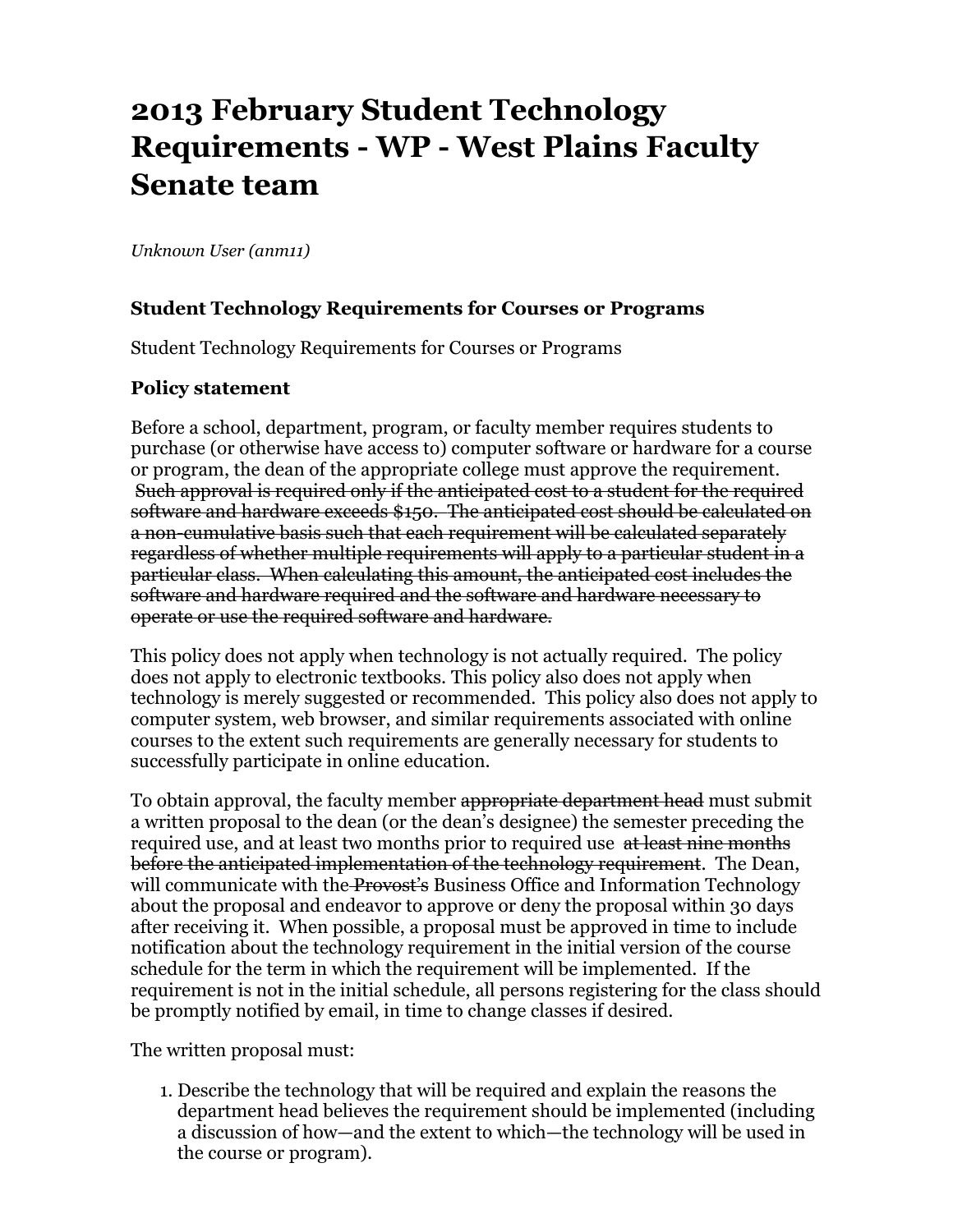- 2. Discuss what steps have been taken to interact with faculty, students, and other stakeholders about the technology requirement and describe their reactions, remarks, and recommendations. At a minimum, before submitting the written proposal to the dean (or the dean's designee), the department head faculty member must (1) submit a draft proposal to the Chief Information Officer (or designee for compatibility and disability issues) and the Director of Educational Technology the Director of the Disability Resource Center (or designee), and the Information Technology Council; and (2) give them a meaningful opportunity to review the proposal, propose modifications to it, and give input on and make recommendations regarding the proposal. Department heads should obtain the signature of the above-listed stakeholders on a Student Technology Requirement Proposal Input Form and submit the completed form with their proposal. Unless a stakeholder and the department head agree otherwise, each stakeholder shall have 20 days following receipt of the form to review the draft proposal, complete the form, and return the form to the department head.
- 3. Discuss what steps have been or will be taken to ensure that students receive timely notification of the technology requirement (through formal and informal communications between faculty and students, notations in the catalog and schedule, etc.).
- 4. Estimate the anticipated cost to students for the required technology and discuss what steps have been or will be taken to ensure that students will have access to the required technology even if they are unable to purchase or lease it (through a departmental loaner program or otherwise).

The dean should discuss the proposal with the Provost's Business Office, Information Technology, Educational Technology and the Chancellor and evaluate all relevant factors in determining whether to approve or deny the proposal. No single factor is decisive, and the factors should be weighed so the dean can make an informed decision. Relevant factors include:

- 1. **Whether the proposal meets the requirements sets forth above and properly addresses the above listed topics to the dean's satisfaction.** Most notably, the dean should not approve the proposal unless the dean believes there is sufficient justification to implement the requirement and the benefits associated with the requirement outweigh the costs.
- 2. **Recommendations received from stakeholders.** Most notably, if the Chief Information Officer (or designee) or the Director of the Disability Resource Center (who?) (or designee) recommend that the proposal be denied because of issues related to infrastructure capacity and/or compliance with applicable disability discrimination laws, the proposal should rarely (if ever) be approved.
- 3. **Whether a less restrictive and/or less expensive requirement would suffice.** Less expensive technology should be preferred over more expensive technology when the less expensive technology is sufficient for the proposed use. Students should not be required to purchase technology if it is sufficient for students to legally access the technology through other means. When appropriate, rather than requiring students to have access to particular brands or models of hardware, students should only be required to have access to particular applications or software (along with hardware capable of running the software), and decisions regarding hardware should be left to students' discretion. Additionally, preference should be given to software that